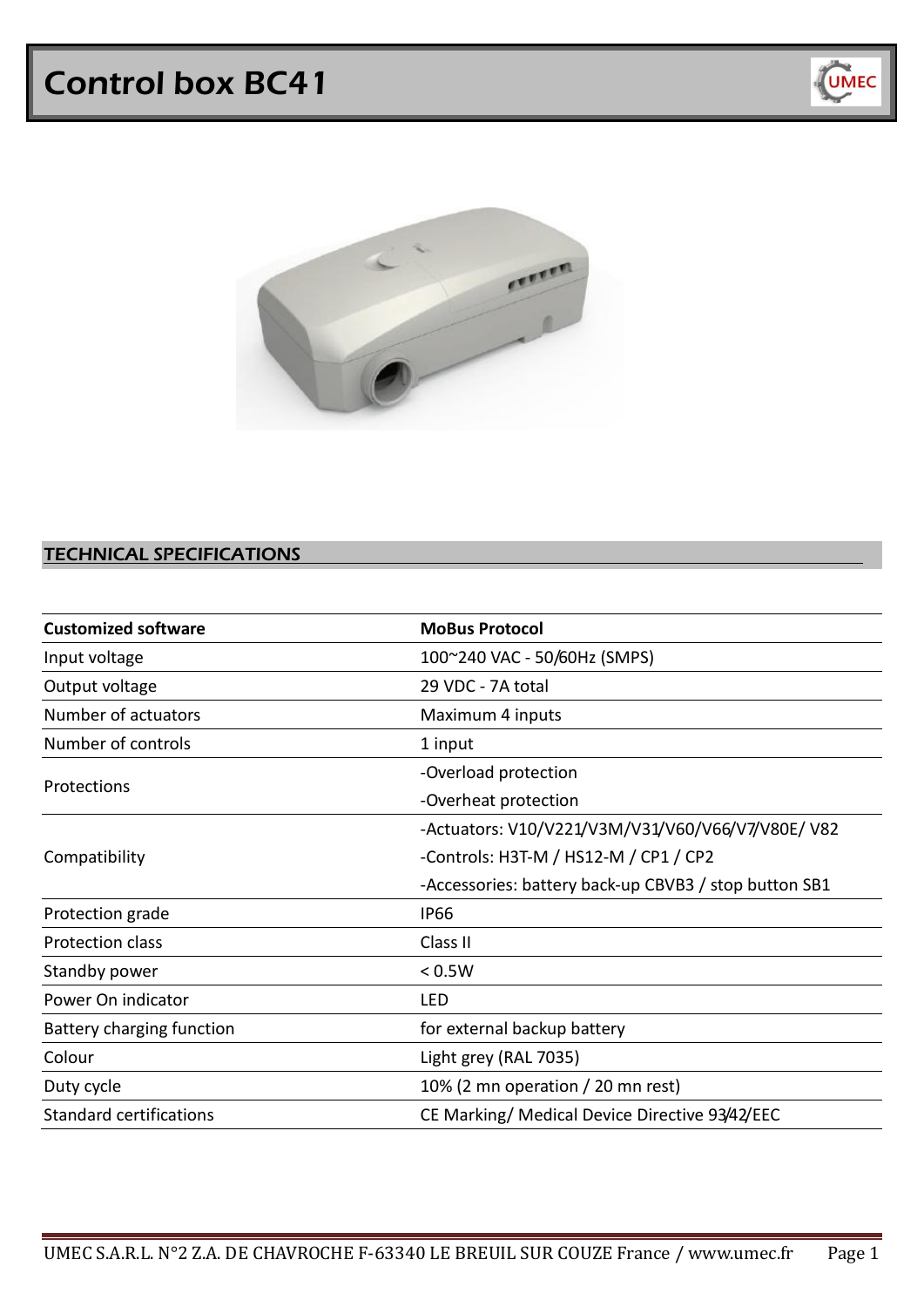**DIMENSIONS** 

Unit: mm



# Remarks :

Ձ

-the BC41 control box is designed to be hooked up on the actuator V31 as an integrated set, -for the other actuators (V10, V221, V3M, etc.) the BC41 control box is separated from the actuator.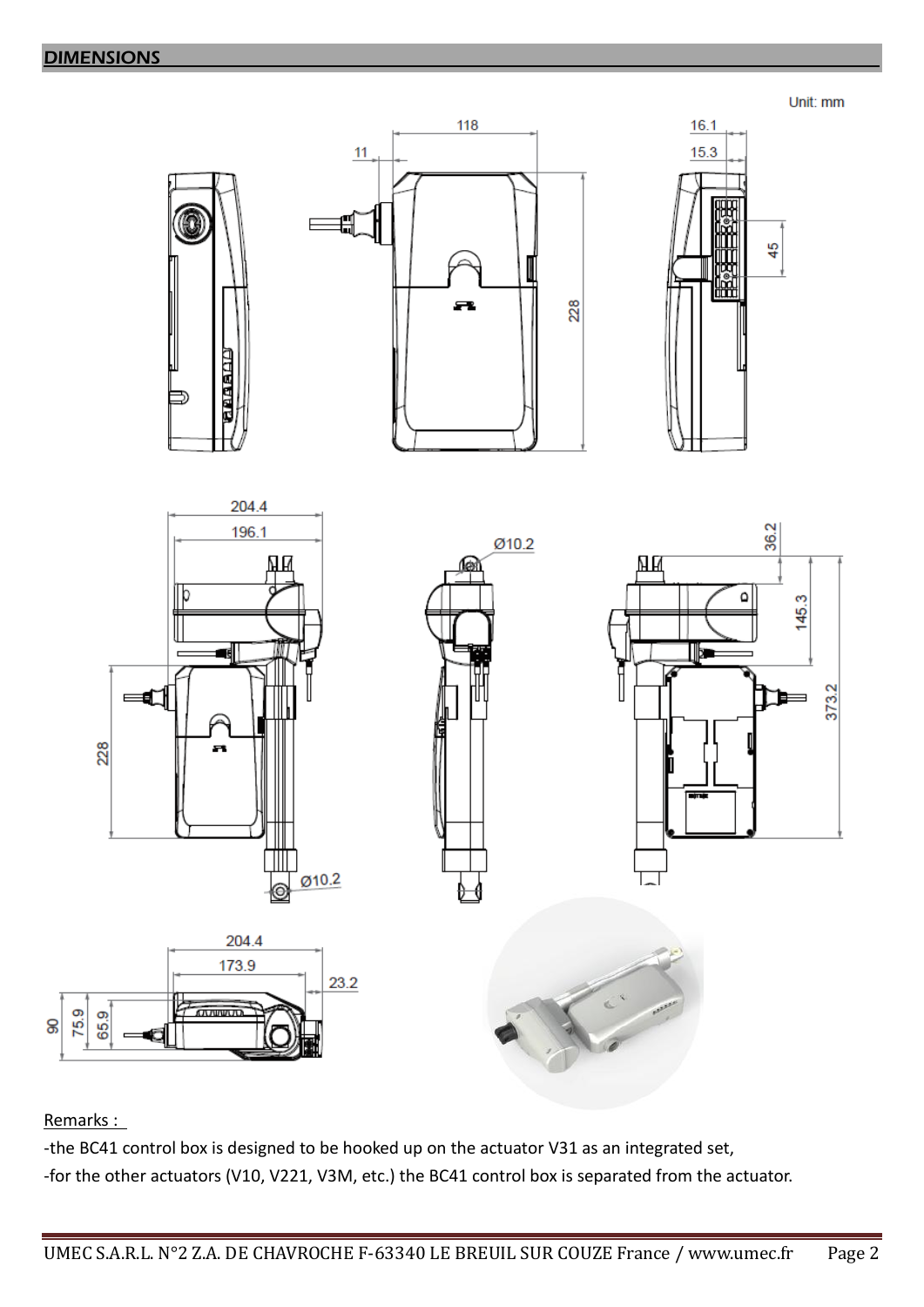#### ACTUATOR AND CONTROL CONNECTIONS

#### 1-to-4 model



## CABLE CONNECTORS

## Actuator socket for LR-type minifit 6-pin plug



minifit 6-pin socket

## Hand control socket for V-type 7-pin DIN plug



7-pin socket

## Backup battery socket for L6-type minifit 4-pin plug



minifit 4-pin socket